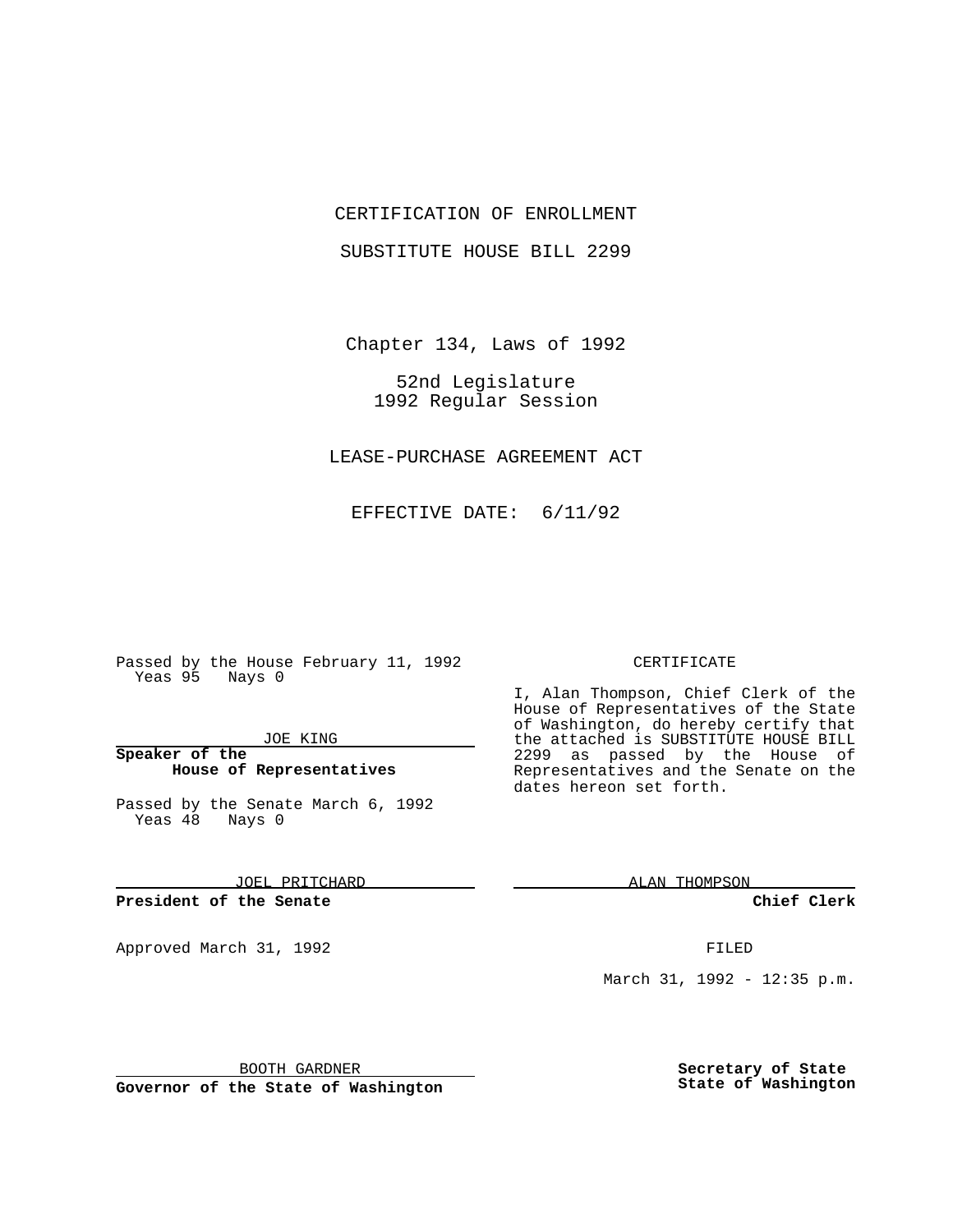# **SUBSTITUTE HOUSE BILL 2299** \_\_\_\_\_\_\_\_\_\_\_\_\_\_\_\_\_\_\_\_\_\_\_\_\_\_\_\_\_\_\_\_\_\_\_\_\_\_\_\_\_\_\_\_\_\_\_

\_\_\_\_\_\_\_\_\_\_\_\_\_\_\_\_\_\_\_\_\_\_\_\_\_\_\_\_\_\_\_\_\_\_\_\_\_\_\_\_\_\_\_\_\_\_\_

Passed Legislature - 1992 Regular Session

## **State of Washington 52nd Legislature 1992 Regular Session**

**By** House Committee on Commerce & Labor (originally sponsored by Representatives Heavey, Franklin, McLean, R. King, Lisk and Jones)

Read first time 01/20/92.

1 AN ACT Relating to lease-purchase agreements; amending RCW 2 62A.1-201, 63.10.020, and 63.14.010; reenacting and amending RCW 3 19.52.010; and adding a new chapter to Title 63 RCW.

4 BE IT ENACTED BY THE LEGISLATURE OF THE STATE OF WASHINGTON:

5 NEW SECTION. **Sec. 1.** This act may be known and cited as the 6 Washington lease-purchase agreement act.

7 NEW SECTION. **Sec. 2.** As used in this chapter, unless the 8 context otherwise requires:

9 (1) "Advertisement" means a commercial message in any medium that 10 aids, promotes, or assists, directly or indirectly, a lease-purchase 11 agreement.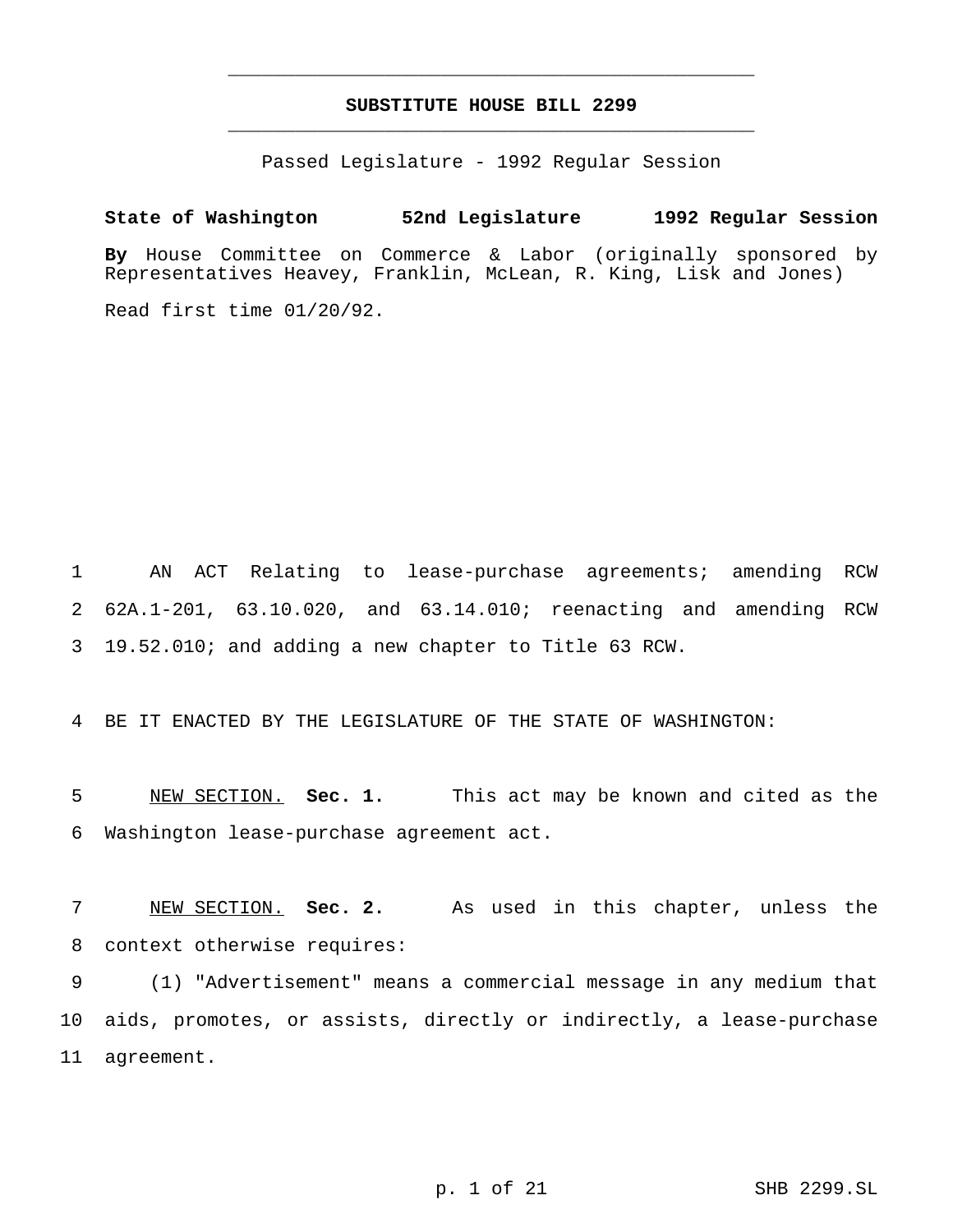(2) "Cash price" means the price at which the lessor would have sold the property to the consumer for cash on the date of the lease-purchase agreement.

 (3) "Consumer" means a natural person who rents personal property under a lease-purchase agreement to be used primarily for personal, family, or household purposes.

 (4) "Consummation" means the time a consumer becomes contractually obligated on a lease-purchase agreement.

 (5) "Lease-purchase agreement" means an agreement for the use of personal property by a natural person primarily for personal, family, or household purposes, for an initial period of four months or less that is automatically renewable with each payment after the initial period, but does not obligate or require the consumer to continue leasing or using the property beyond the initial period, and that permits the consumer to become the owner of the property.

 (6) "Lessor" means a person who regularly provides the use of property through lease-purchase agreements and to whom lease payments are initially payable on the face of the lease-purchase agreement.

 NEW SECTION. **Sec. 3.** (1) Lease-purchase agreements that comply with this chapter are not governed by the laws relating to:

(a) A consumer lease as defined in chapter 63.10 RCW;

 (b) A retail installment sale of goods or services as regulated under chapter 63.14 RCW;

(c) A security interest as defined in Title 62A RCW; or

 (d) Loans, forbearances of money, goods, or things in action as governed by chapter 19.52 RCW.

(2) This chapter does not apply to the following:

```
SHB 2299.SL p. 2 of 21
```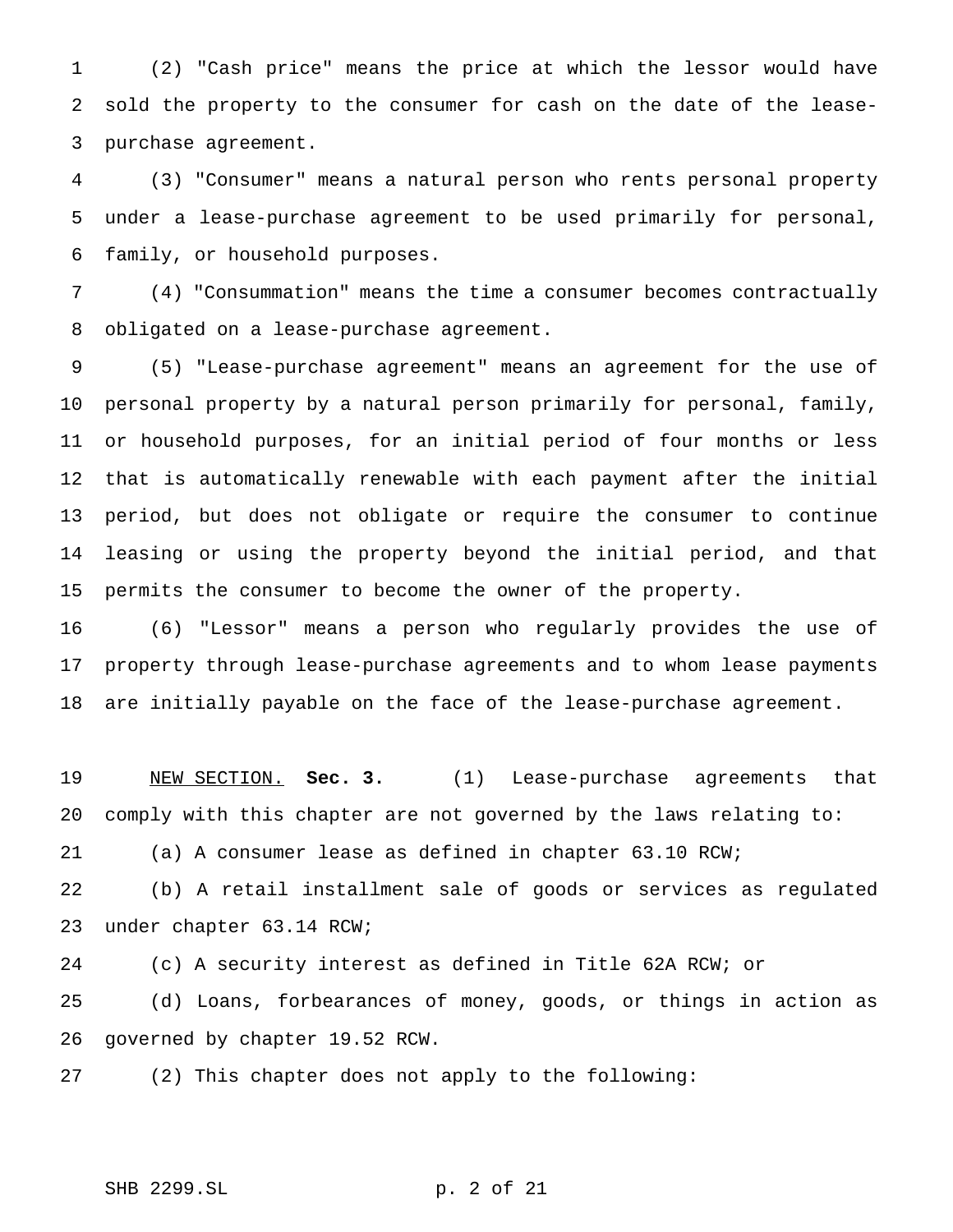(a) Lease-purchase agreements primarily for business, commercial, or agricultural purposes, or those made with governmental agencies or instrumentalities or with organizations;

(b) A lease of a safe deposit box;

 (c) A lease or bailment of personal property that is incidental to the lease of real property, and that provides that the consumer has no option to purchase the leased property; or

(d) A lease of an automobile.

 NEW SECTION. **Sec. 4.** (1) The lessor shall disclose to the consumer the information required under this chapter. In a transaction involving more than one lessor, only one lessor need make the disclosures, but all lessors shall be bound by such disclosures.

 (2) The disclosure shall be made at or before consummation of the lease-purchase agreement.

 (3) The disclosure shall be made clearly and conspicuously in writing and a copy of the lease-purchase agreement provided to the consumer. The disclosures required under section 5(1) of this act shall be made on the face of the contract above the line for the consumer's signature.

 (4) If a disclosure becomes inaccurate as the result of any act, occurrence, or agreement by the consumer after delivery of the required disclosures, the resulting inaccuracy is not a violation of this chapter.

 NEW SECTION. **Sec. 5.** (1) For each lease-purchase agreement, the lessor shall disclose in the agreement the following items, as applicable:

 (a) The total number, total amount, and timing of all payments 28 necessary to acquire ownership of the property;

p. 3 of 21 SHB 2299.SL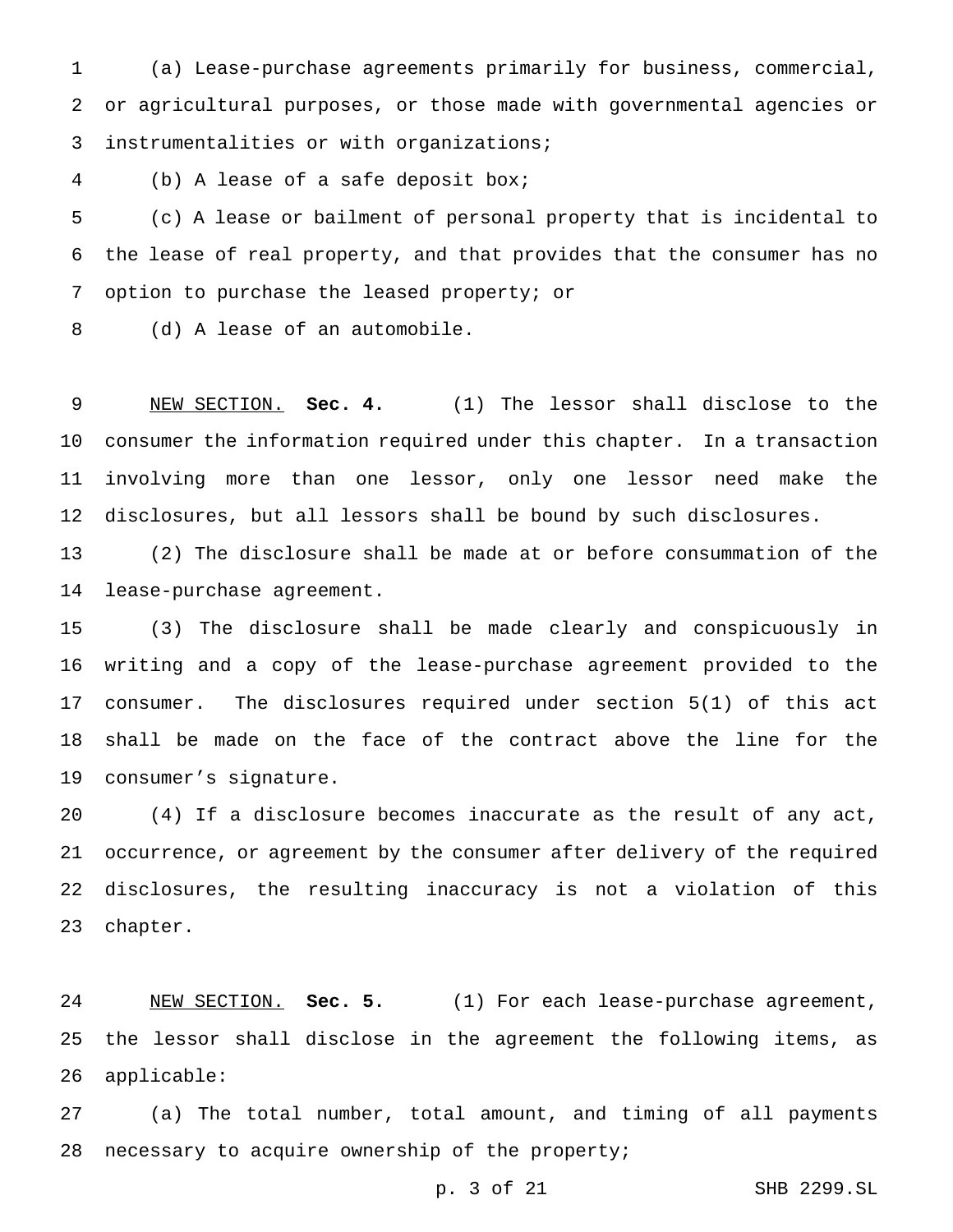(b) A statement that the consumer will not own the property until the consumer has made the total payment necessary to acquire ownership; (c) A statement that the consumer is responsible for the fair market value of the property if, and as of the time, it is lost, stolen, damage, or destroyed;

 (d) A brief description of the leased property, sufficient to identify the property to the consumer and the lessor, including an identification number, if applicable, and a statement indicating whether the property is new or used, but a statement that indicates new property is used is not a violation of this chapter;

(e) A brief description of any damage to the leased property;

 (f) A statement of the cash price of the property. Where the agreement involves a lease of five or more items as a set, in one agreement, a statement of the aggregate cash price of all items shall satisfy this requirement;

 (g) The total of initial payments paid or required at or before consummation of the agreement or delivery of the property, whichever is later;

 (h) A statement that the total of payments does not include other charges, such as late payment, default, pickup, and reinstatement fees, 21 which fees shall be separately disclosed in the contract;

 (i) A statement clearly summarizing the terms of the consumer's option to purchase, including a statement that the consumer has the right to exercise an early purchase option and the price, formula, or method for determining the price at which the property may be so purchased;

 (j) A statement identifying the party responsible for maintaining or servicing the property while it is being leased, together with a description of that responsibility, and a statement that if any part of a manufacturer's express warranty covers the lease property at the time SHB 2299.SL p. 4 of 21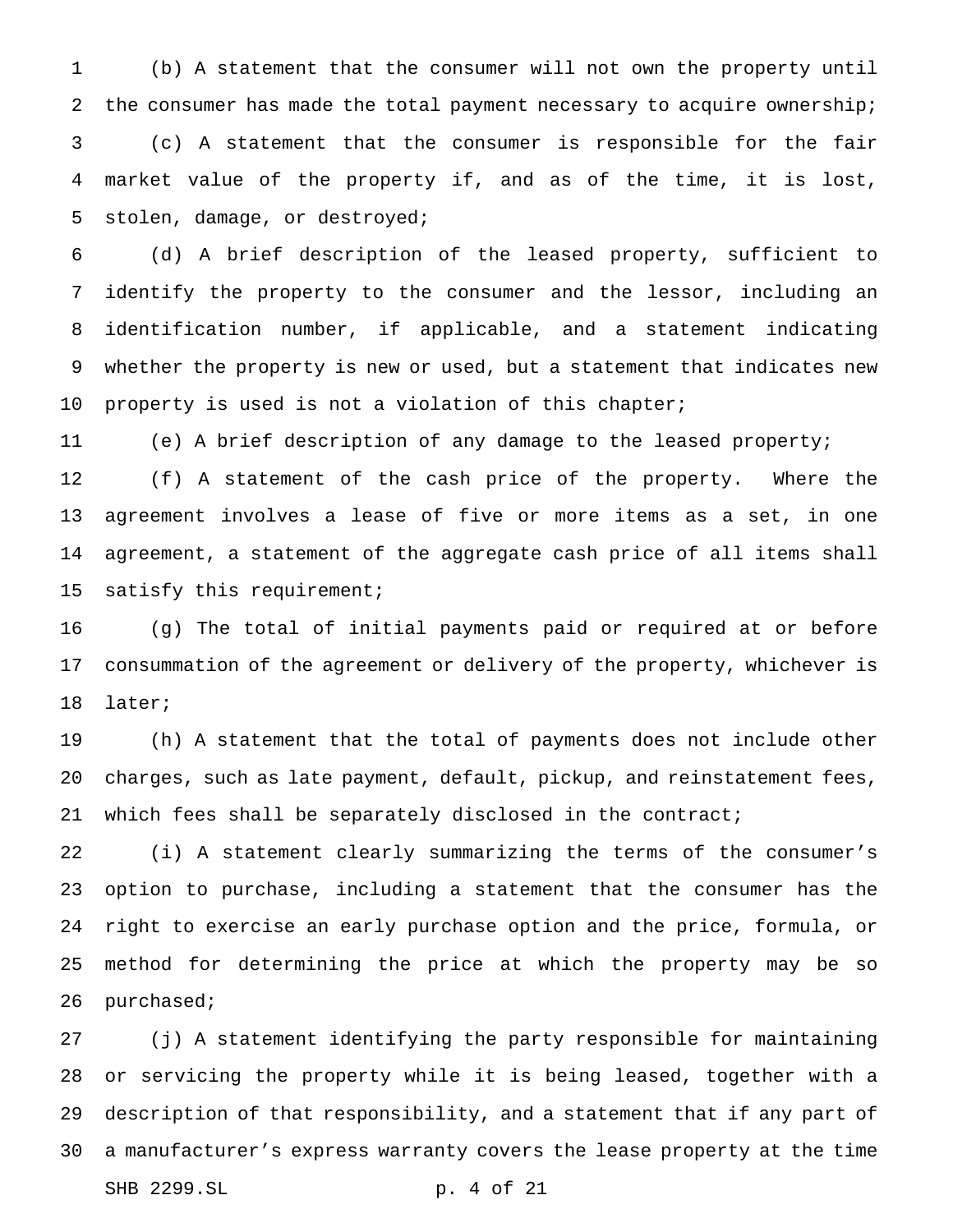the consumer acquires ownership of the property, it shall be transferred to the consumer, if allowed by the terms of the warranty; (k) The date of the transaction and the identities of the lessor and consumer;

 (l) A statement that the consumer may terminate the agreement without penalty by voluntarily surrendering or returning the property in good repair upon expiration of any lease term along with any past 8 due rental payments; and

 (m) Notice of the right to reinstate an agreement as herein provided.

 (2) With respect to matters specifically governed by the federal consumer credit protection act, compliance with the act satisfies the requirements of this section.

 NEW SECTION. **Sec. 6.** A lease-purchase agreement may not contain:

16 (1) A confession of judgment;

(2) A negotiable instrument;

 (3) A security interest or any other claim of a property interest in any goods except those goods delivered by the lessor pursuant to the lease-purchase agreement;

(4) A wage assignment;

(5) A waiver by the consumer of claims or defenses; or

 (6) A provision authorizing the lessor or a person acting on the lessor's behalf to enter upon the consumer's premises or to commit any breach of the peace in the repossession of goods.

 NEW SECTION. **Sec. 7.** (1) A consumer who fails to make a timely rental payment may reinstate the agreement, without losing any rights or options that exist under the agreement, by the payment of:

p. 5 of 21 SHB 2299.SL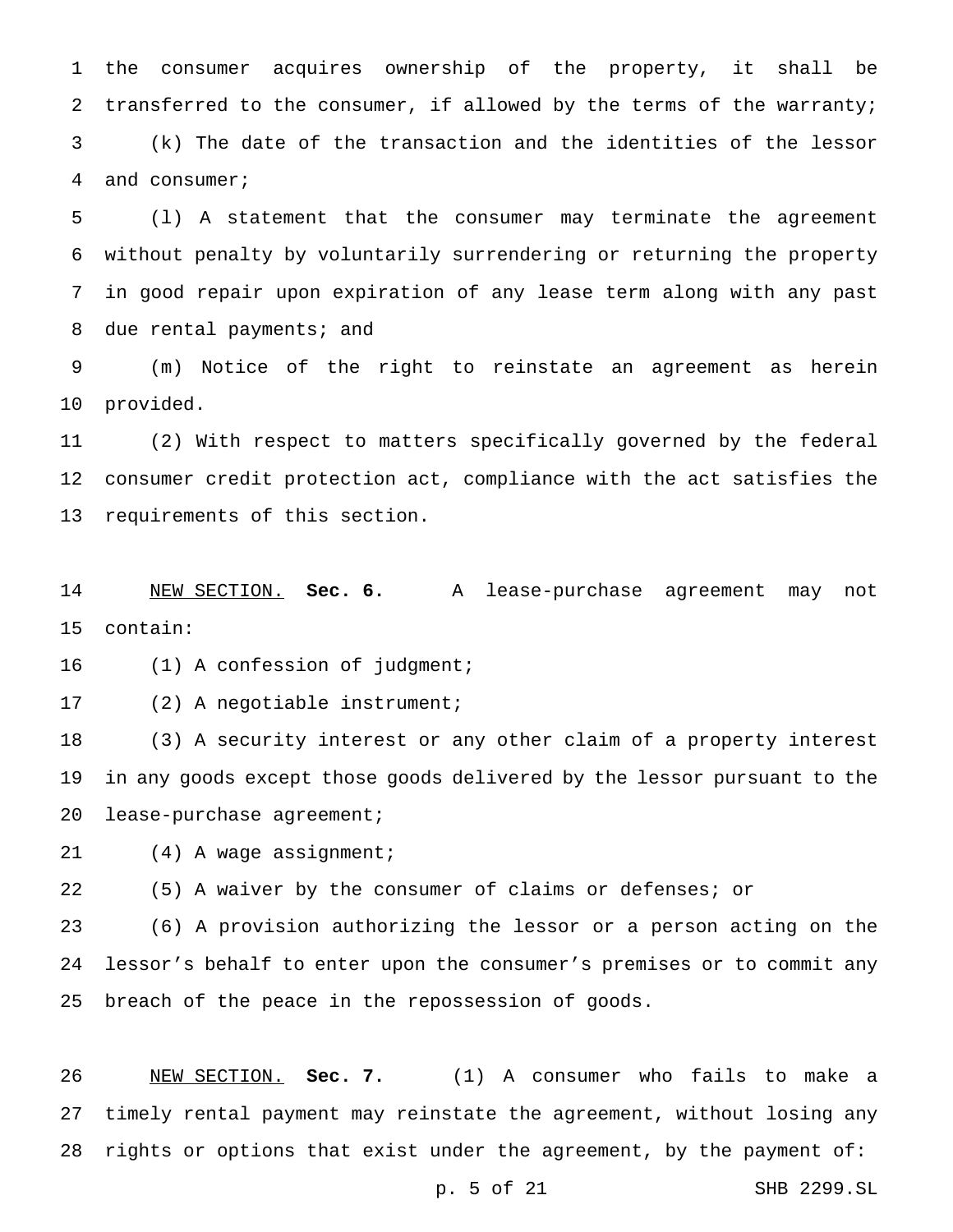(a) All past due rental charges;

 (b) If the property has been picked up, the reasonable costs of pickup and redelivery; and

 (c) Any applicable late fee, within ten days of the renewal date if the consumer pays monthly, or within five days of the renewal date if the consumer pays more frequently than monthly.

 (2) In the case of a consumer who has paid less than two-thirds of the total of payments necessary to acquire ownership and where the consumer has returned or voluntarily surrendered the property, other than through judicial process, during the applicable reinstatement period set forth in subsection (1) of this section, the consumer may reinstate the agreement during a period of not less than twenty-one days after the date of the return of the property.

 (3) In the case of a consumer who has paid two-thirds or more of the total of payments necessary to acquire ownership, and where the consumer has returned or voluntarily surrendered the property, other than through judicial process, during the applicable period set forth in subsection (1) of this section, the consumer may reinstate the agreement during a period of not less than forty-five days after the date of the return of the property.

 (4) Nothing in this section shall prevent a lessor from attempting to repossess property during the reinstatement period, but such a repossession shall not affect the consumer's right to reinstate. Upon reinstatement, the lessor shall provide the consumer with the same property or substitute property of comparable quality and condition.

 NEW SECTION. **Sec. 8.** A lessor shall provide the consumer a written receipt for each payment made by cash or money order.

SHB 2299.SL p. 6 of 21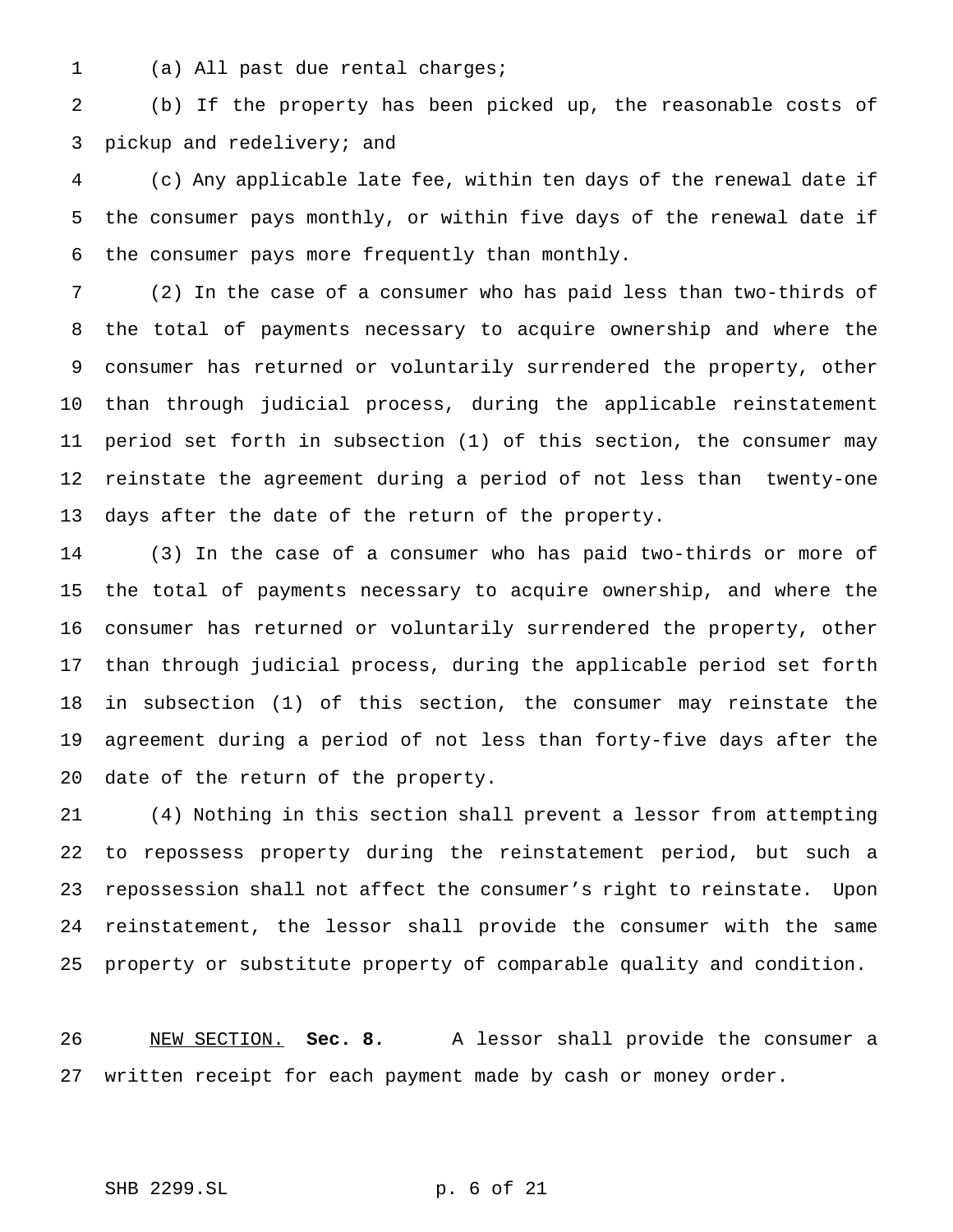NEW SECTION. **Sec. 9.** (1) A renegotiation shall occur when an existing lease-purchase agreement is satisfied and replaced by a new agreement undertaken by the same lessor and consumer. A renegotiation shall be considered a new agreement requiring new disclosures. However, events such as the following shall not be treated as renegotiations:

 (a) The addition or return of property in a multiple-item agreement or the substitution of the lease property, if in either case the average payment allocable to a payment period is not changed by more 10 than twenty-five percent;

 (b) A deferral or extension of one or more periodic payments, or portions of a periodic payment;

(c) A reduction in charges in the lease or agreement; and

(d) A lease or agreement involved in a court proceeding.

 (2) No disclosures are required for any extension of a lease-purchase agreement.

 NEW SECTION. **Sec. 10.** (1) If an advertisement for a lease- purchase agreement refers to or states the dollar amount of any payment and the right to acquire ownership for any one specific item, the advertisement shall also clearly and conspicuously state the following items, as applicable:

22 (a) That the transaction advertised is a lease-purchase agreement; (b) The total of payments necessary to acquire ownership; and (c) That the consumer acquires no ownership rights if the total amount necessary to acquire ownership is not paid.

 (2) Any owner or personnel of any medium in which an advertisement appears or through which it is disseminated shall not be liable under this section.

p. 7 of 21 SHB 2299.SL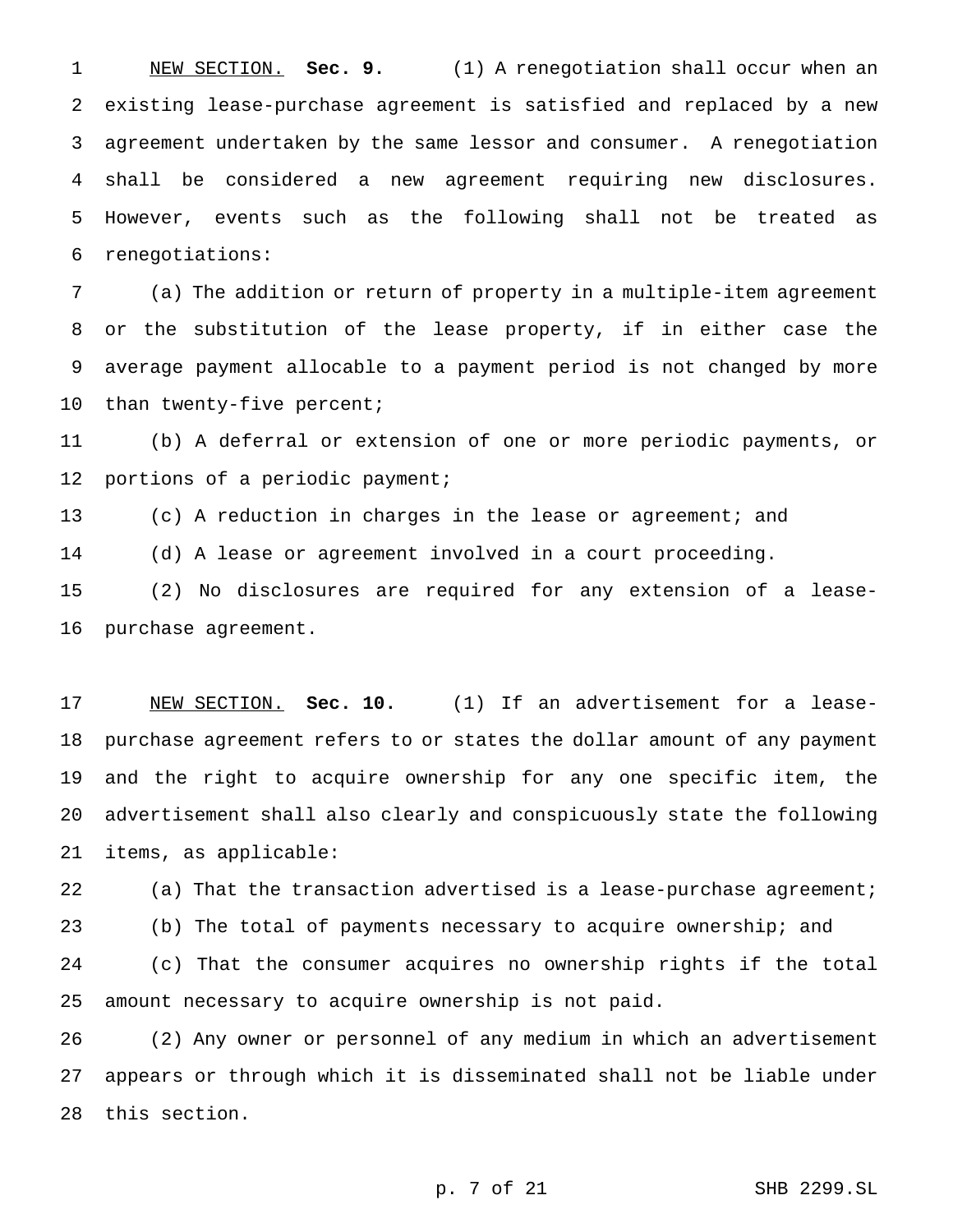(3) The provisions of subsection (1) of this section shall not apply to an advertisement that does not refer to or state the amount of any payment, or which is published in the yellow pages of a telephone directory or in any similar directory of business.

 NEW SECTION. **Sec. 11.** Upon the return of leased upholstered furniture or bedding, the lessor shall sanitize the property. A lessor shall not lease used upholstered furniture or bedding that has not been sanitized.

 NEW SECTION. **Sec. 12.** The Washington lease-purchase agreement act is a matter affecting the public interest for the purpose of applying chapter 19.86 RCW. The violation of this chapter is not reasonable in relation to the development and preservation of business. A violation of this chapter constitutes an unfair or deceptive act or practice in trade or commerce for the purpose of applying chapter 19.86 RCW.

 **Sec. 13.** RCW 19.52.010 and 1983 c 309 s 1 and 1983 c 158 s 6 are each reenacted and amended to read as follows:

 (1) Every loan or forbearance of money, goods, or thing in action shall bear interest at the rate of twelve percent per annum where no different rate is agreed to in writing between the parties: PROVIDED, That with regard to any transaction heretofore or hereafter entered into subject to this section, if an agreement in writing between the parties evidencing such transaction provides for the payment of money at the end of an agreed period of time or in installments over an agreed period of time, then such agreement shall constitute a writing for purposes of this section and satisfy the requirements thereof. The discounting of commercial paper, where the borrower makes himself SHB 2299.SL p. 8 of 21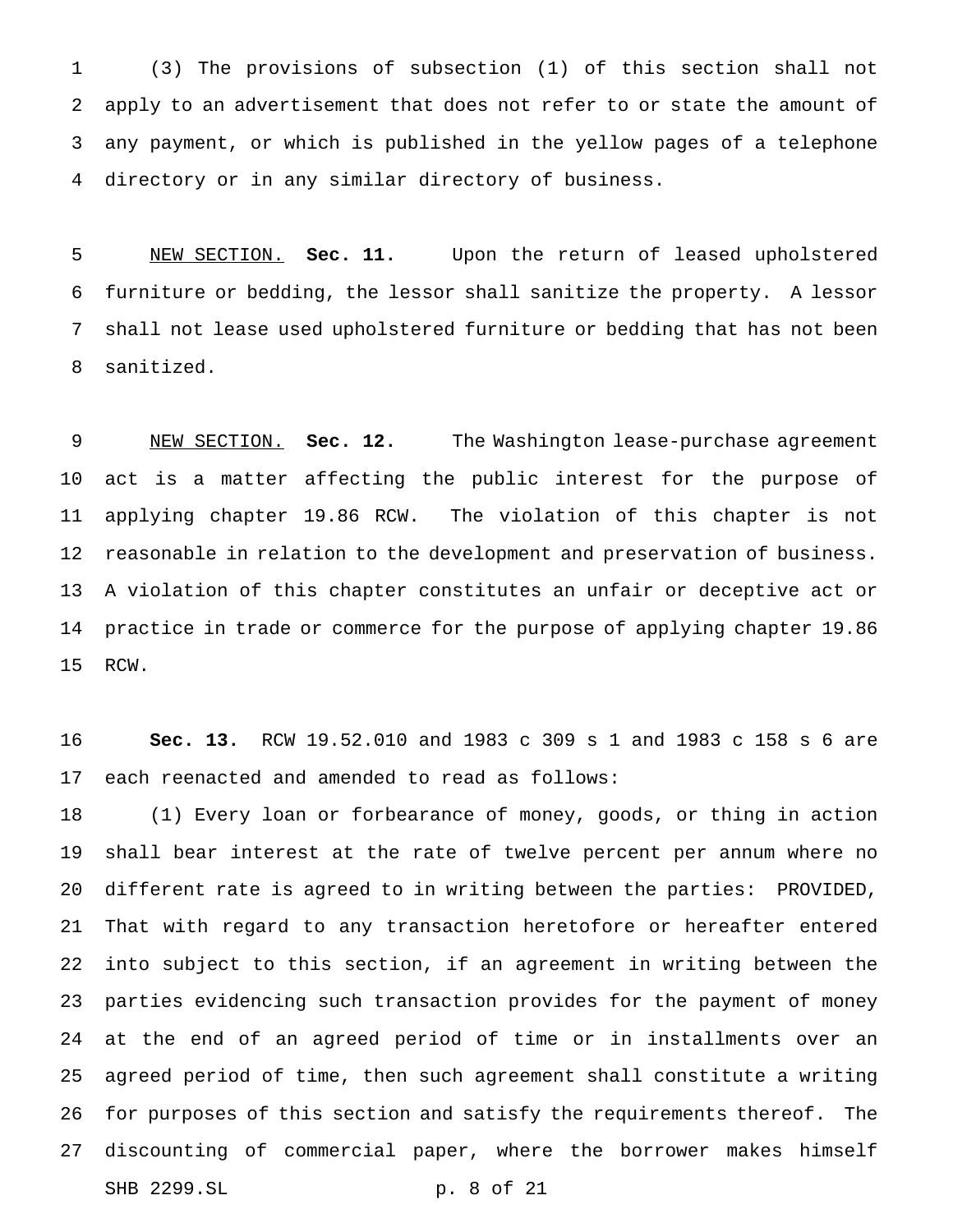liable as maker, guarantor, or indorser, shall be considered as a loan for the purposes of this chapter.

 (2) A lease shall not be considered a loan or forbearance for the purposes of this chapter if:

 (a) It constitutes a "consumer lease" as defined in RCW 63.10.020; 6  $((\theta \cdot \mathbf{r}))$ 

 (b) It constitutes a lease-purchase agreement under chapter 63.-- 8 RCW (sections 1 through 12 of this act); or

9 (c) It would constitute such "consumer lease" but for the fact that:

(i) The lessee was not a natural person;

 (ii) The lease was not primarily for personal, family, or household purposes; or

 (iii) The total contractual obligation exceeded twenty-five thousand dollars.

 **Sec. 14.** RCW 62A.1-201 and 1990 c 228 s 1 are each amended to read as follows:

 Subject to additional definitions contained in the subsequent Articles of this Title which are applicable to specific Articles or Parts thereof, and unless the context otherwise requires, in this Title:

 (1) "Action" in the sense of a judicial proceeding includes recoupment, counterclaim, set-off, suit in equity and any other proceedings in which rights are determined.

 (2) "Aggrieved party" means a party entitled to resort to a remedy. (3) "Agreement" means the bargain of the parties in fact as found in their language or by implication from other circumstances including course of dealing or usage of trade or course of performance as provided in this Title (RCW 62A.1-205 and RCW 62A.2-208). Whether an

p. 9 of 21 SHB 2299.SL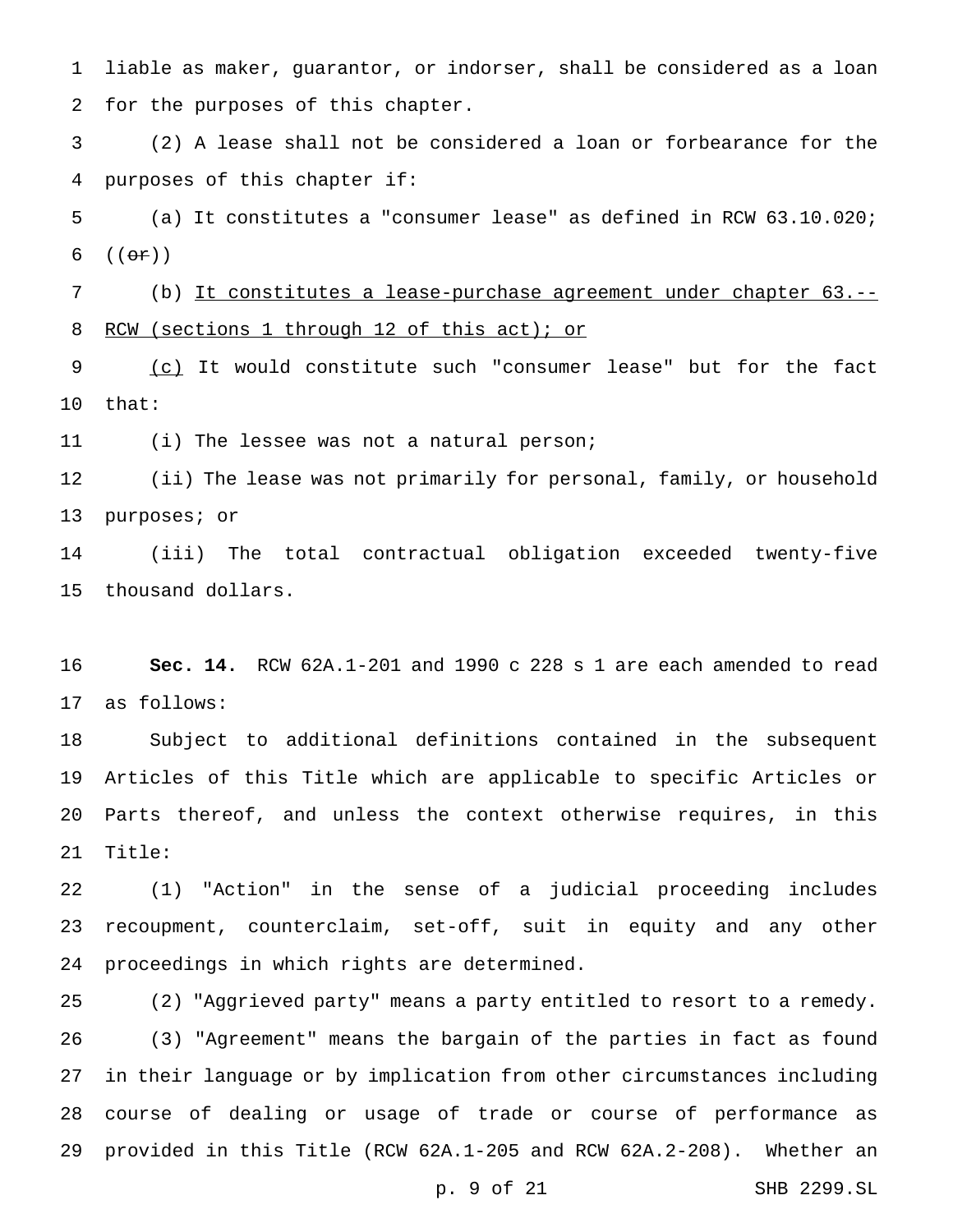agreement has legal consequences is determined by the provisions of this Title, if applicable; otherwise by the law of contracts (RCW 62A.1-103). (Compare "Contract".)

 (4) "Bank" means any person engaged in the business of banking. (5) "Bearer" means the person in possession of an instrument, document of title, or certificated security payable to bearer or indorsed in blank.

 (6) "Bill of lading" means a document evidencing the receipt of goods for shipment issued by a person engaged in the business of transporting or forwarding goods, and includes an airbill. "Airbill" means a document serving for air transportation as a bill of lading does for marine or rail transportation, and includes an air consignment note or air waybill.

 (7) "Branch" includes a separately incorporated foreign branch of a bank.

 (8) "Burden of establishing" a fact means the burden of persuading the triers of fact that the existence of the fact is more probable than its non-existence.

 (9) "Buyer in ordinary course of business" means a person who in good faith and without knowledge that the sale to him is in violation of the ownership rights or security interest of a third party in the goods buys in ordinary course from a person in the business of selling goods of that kind but does not include a pawnbroker. All persons who sell minerals or the like (including oil and gas) at wellhead or minehead shall be deemed to be persons in the business of selling goods of that kind. "Buying" may be for cash or by exchange of other property or on secured or unsecured credit and includes receiving goods or documents of title under a pre-existing contract for sale but does not include a transfer in bulk or as security for or in total or partial satisfaction of a money debt.

```
SHB 2299.SL p. 10 of 21
```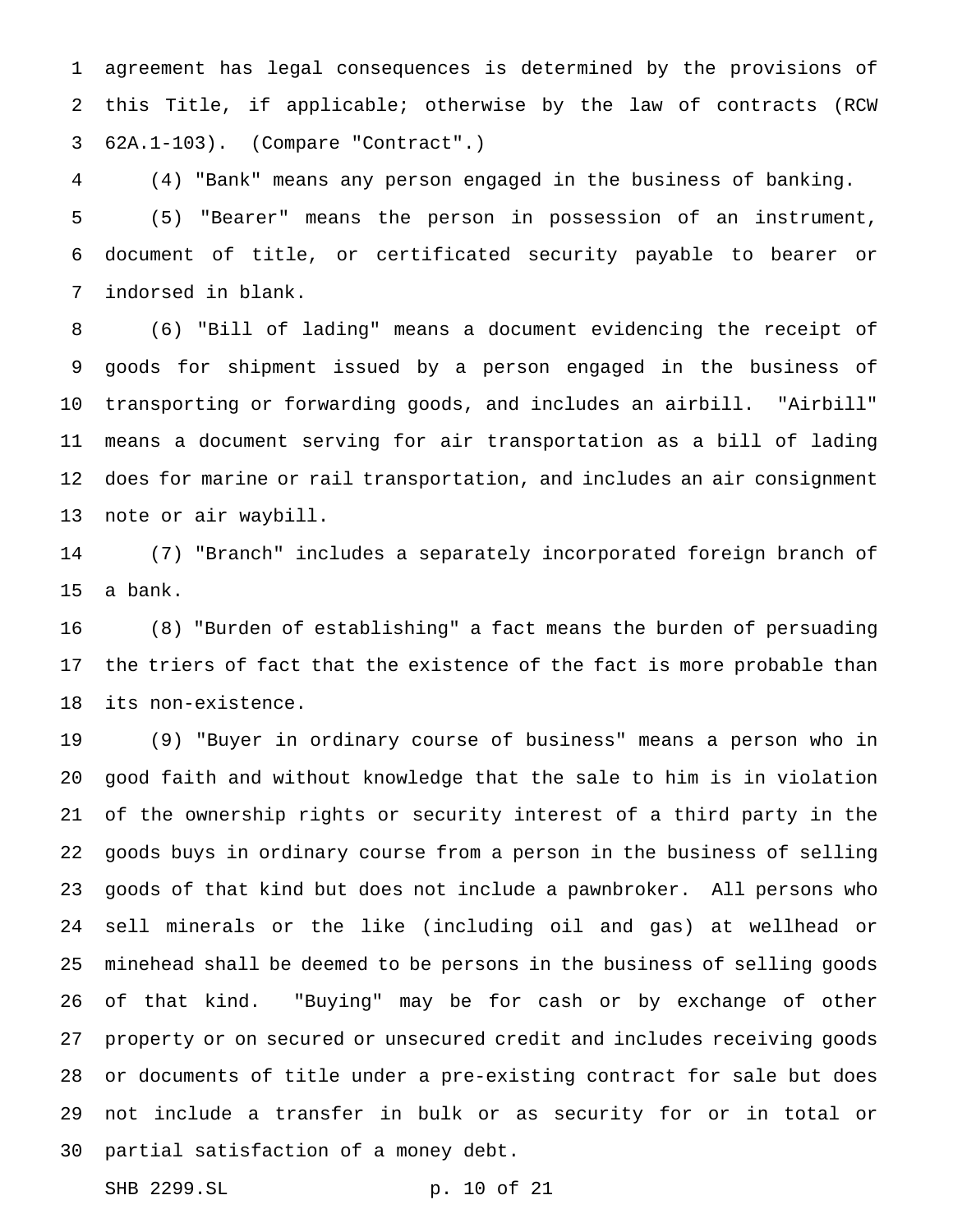(10) "Conspicuous": A term or clause is conspicuous when it is so written that a reasonable person against whom it is to operate ought to have noticed it. A printed heading in capitals (as: NON-NEGOTIABLE BILL OF LADING) is conspicuous. Language in the body of a form is "conspicuous" if it is in larger or other contrasting type or color. But in a telegram any stated term is "conspicuous". Whether a term or clause is "conspicuous" or not is for decision by the court.

 (11) "Contract" means the total legal obligation which results from the parties' agreement as affected by this Title and any other applicable rules of law. (Compare "Agreement".)

 (12) "Creditor" includes a general creditor, a secured creditor, a lien creditor and any representative of creditors, including an assignee for the benefit of creditors, a trustee in bankruptcy, a receiver in equity and an executor or administrator of an insolvent debtor's or assignor's estate.

 (13) "Defendant" includes a person in the position of defendant in a cross-action or counterclaim.

 (14) "Delivery" with respect to instruments, documents of title, chattel paper, or certificated securities means voluntary transfer of possession.

 (15) "Document of title" includes bill of lading, dock warrant, dock receipt, warehouse receipt or order for the delivery of goods, and also any other document which in the regular course of business or financing is treated as adequately evidencing that the person in possession of it is entitled to receive, hold and dispose of the document and the goods it covers. To be a document of title a document must purport to be issued by or addressed to a bailee and purport to cover goods in the bailee's possession which are either identified or are fungible portions of an identified mass.

(16) "Fault" means wrongful act, omission or breach.

p. 11 of 21 SHB 2299.SL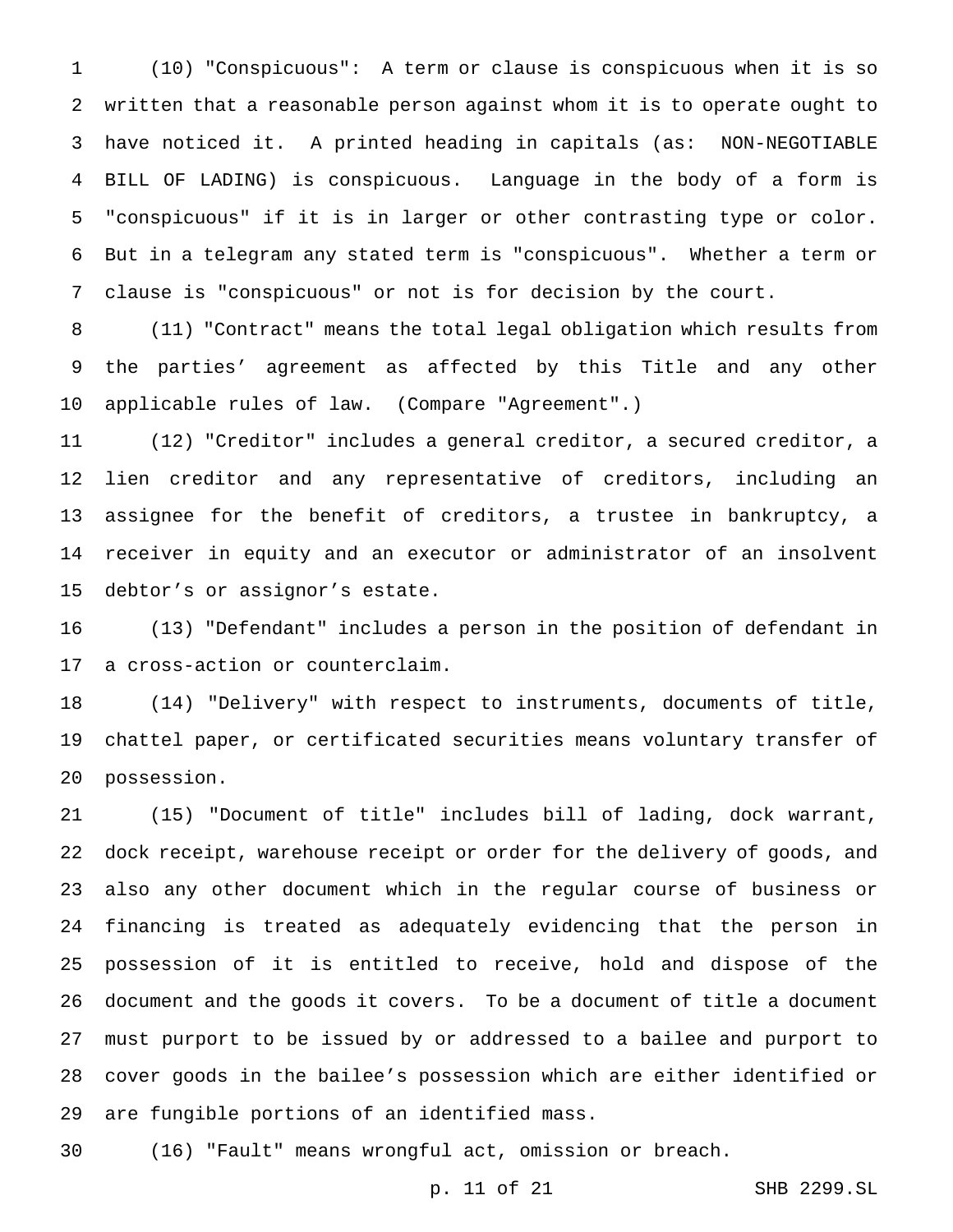(17) "Fungible" with respect to goods or securities means goods or securities of which any unit is, by nature or usage of trade, the equivalent of any other like unit. Goods which are not fungible shall be deemed fungible for the purposes of this Title to the extent that under a particular agreement or document unlike units are treated as equivalents.

(18) "Genuine" means free of forgery or counterfeiting.

 (19) "Good faith" means honesty in fact in the conduct or transaction concerned.

 (20) "Holder" with respect to an instrument, certificated security, or document of title means the person in possession if (a) in the case of an instrument, it is payable to bearer or to the order of the person in possession, (b) in the case of a security, the person in possession is the registered owner, or the security has been indorsed to the person in possession by the registered owner, or the security is in bearer form, or (c) in the case of a document of title, the goods are deliverable to bearer or to the order of the person in possession.

 (21) To "honor" is to pay or to accept and pay, or where a credit so engages to purchase or discount a draft complying with the terms of the credit.

 (22) "Insolvency proceedings" includes any assignment for the benefit of creditors or other proceedings intended to liquidate or rehabilitate the estate of the person involved.

 (23) A person is "insolvent" who either has ceased to pay his debts in the ordinary course of business or cannot pay his debts as they become due or is insolvent within the meaning of the federal bankruptcy law.

 (24) "Money" means a medium of exchange authorized or adopted by a domestic or foreign government or intergovernmental organization.

```
SHB 2299.SL p. 12 of 21
```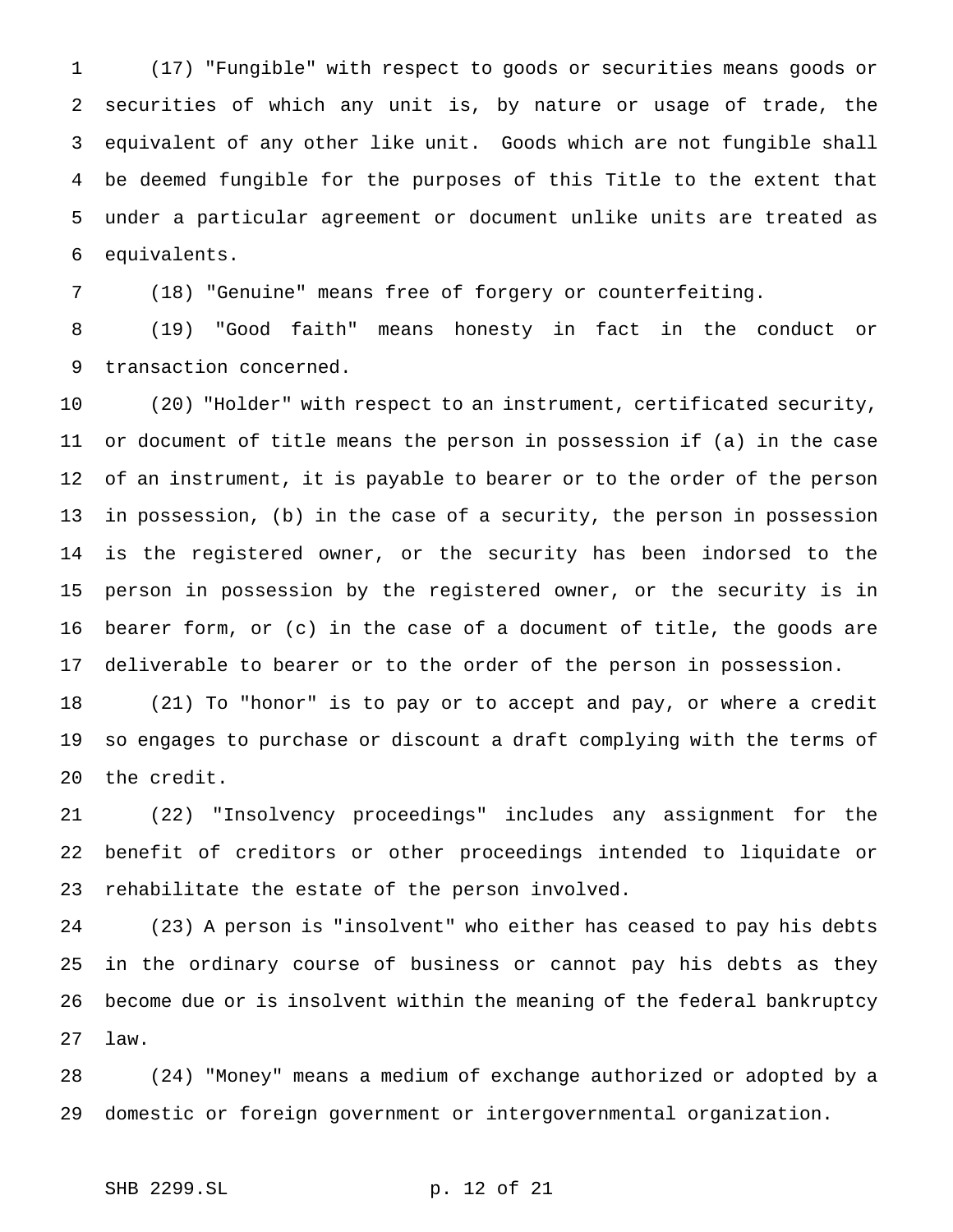(25) A person has "notice" of a fact when (a) he has actual knowledge of it; or

(b) he has received a notice or notification of it; or

 (c) from all the facts and circumstances known to him at the time in question he has reason to know that it exists.

 A person "knows" or has "knowledge" of a fact when he has actual knowledge of it. "Discover" or "learn" or a word or phrase of similar import refers to knowledge rather than to reason to know. The time and circumstances under which a notice or notification may cease to be effective are not determined by this Title.

 (26) A person "notifies" or "gives" a notice or notification to another by taking such steps as may be reasonably required to inform the other in ordinary course whether or not such other actually comes to know of it. A person "receives" a notice or notification when

(a) it comes to his attention; or

 (b) it is duly delivered at the place of business through which the contract was made or at any other place held out by him as the place for receipt of such communications.

 (27) Notice, knowledge or a notice or notification received by an organization is effective for a particular transaction from the time when it is brought to the attention of the individual conducting that transaction, and in any event from the time when it would have been brought to his attention if the organization had exercised due diligence. An organization exercises due diligence if it maintains reasonable routines for communicating significant information to the person conducting the transaction and there is reasonable compliance with the routines. Due diligence does not require an individual acting for the organization to communicate information unless such communication is part of his regular duties or unless he has reason to

p. 13 of 21 SHB 2299.SL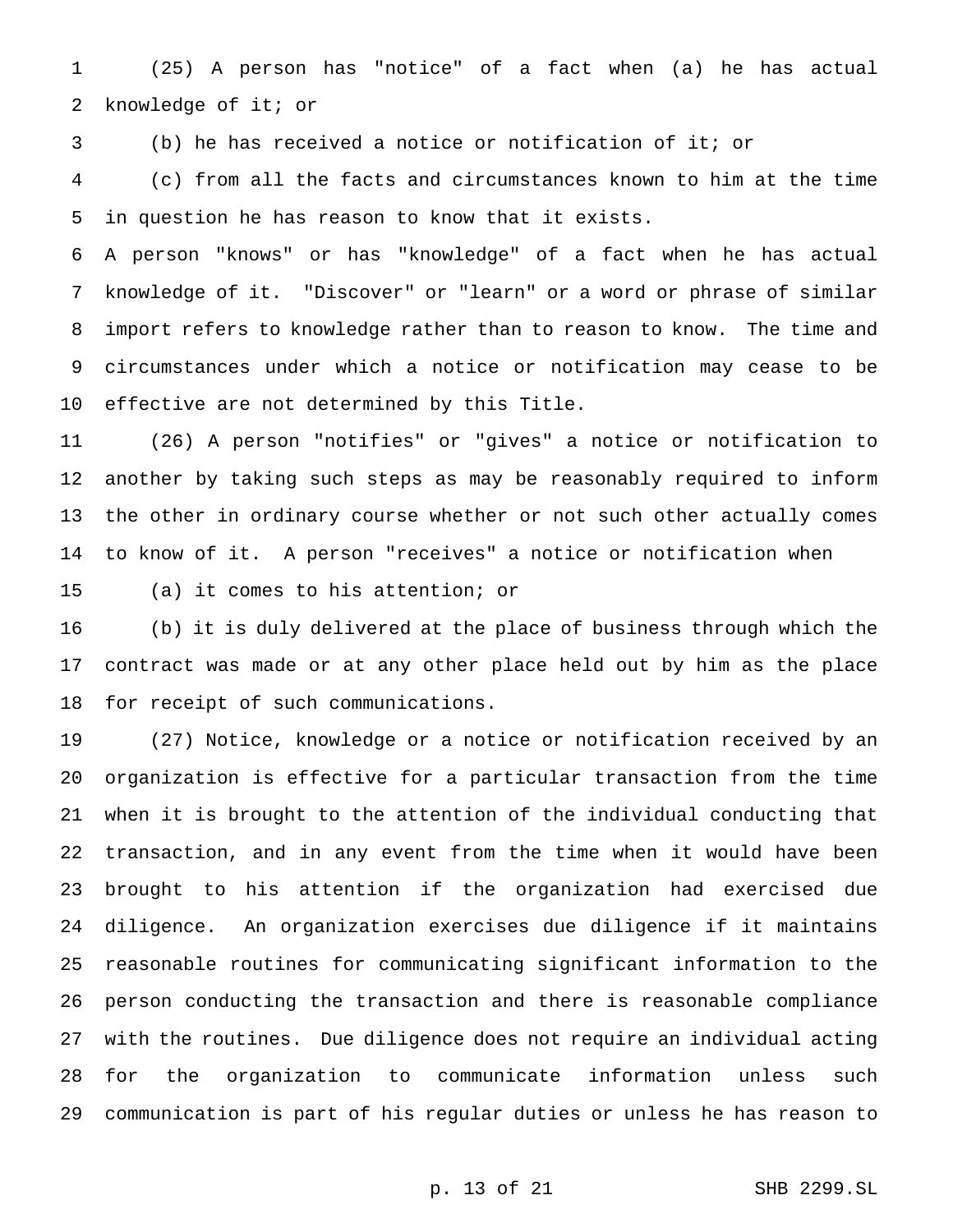know of the transaction and that the transaction would be materially affected by the information.

 (28) "Organization" includes a corporation, government or governmental subdivision or agency, business trust, estate, trust, partnership or association, two or more persons having a joint or common interest, or any other legal or commercial entity.

 (29) "Party", as distinct from "third party", means a person who has engaged in a transaction or made an agreement within this Title.

 (30) "Person" includes an individual or an organization (See RCW 62A.1-102).

 (31) "Presumption" or "presumed" means that the trier of fact must find the existence of the fact presumed unless and until evidence is introduced which would support a finding of its nonexistence.

 (32) "Purchase" includes taking by sale, discount, negotiation, mortgage, pledge, lien, issue or re-issue, gift or any other voluntary transaction creating an interest in property.

(33) "Purchaser" means a person who takes by purchase.

 (34) "Remedy" means any remedial right to which an aggrieved party is entitled with or without resort to a tribunal.

 (35) "Representative" includes an agent, an officer of a corporation or association, and a trustee, executor or administrator of an estate, or any other person empowered to act for another.

(36) "Rights" includes remedies.

 (37) "Security interest" means an interest in personal property or 25 fixtures which secures payment or performance of an obligation, except 26 for lease-purchase agreements under chapter 63.-- RCW (sections 1 27 through 12 of this act). The retention or reservation of title by a seller of goods notwithstanding shipment or delivery to the buyer (RCW 62A.2-401) is limited in effect to a reservation of a "security interest". The term also includes any interest of a buyer of accounts SHB 2299.SL p. 14 of 21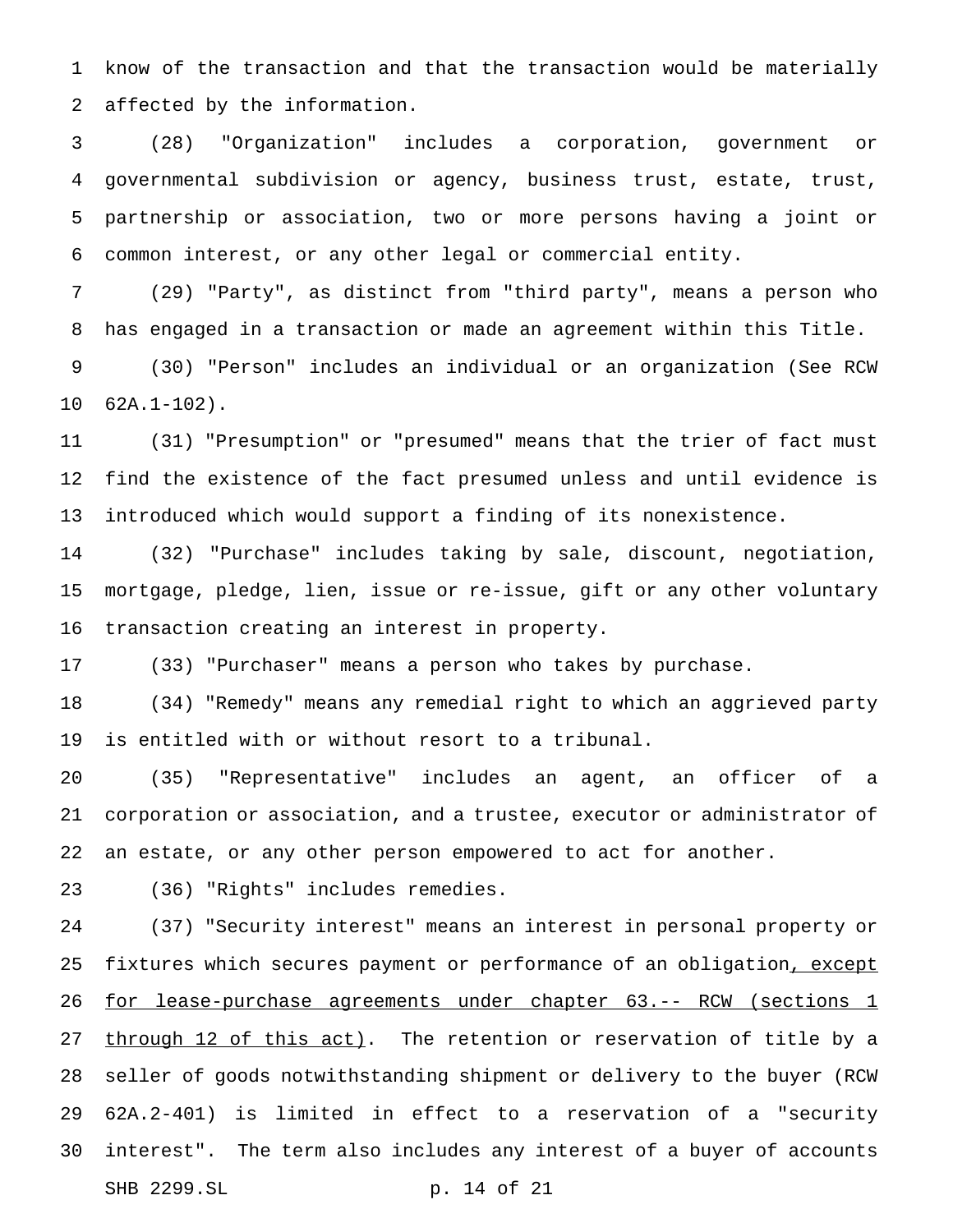or chattel paper which is subject to Article 9. The special property interest of a buyer of goods on identification of such goods to a contract for sale under RCW 62A.2-401 is not a "security interest", but a buyer may also acquire a "security interest" by complying with Article 9. Unless a lease or consignment is intended as security, reservation of title thereunder is not a "security interest" but a consignment is in any event subject to the provisions on consignment sales (RCW 62A.2-326). Whether a lease is intended as security is to be determined by the facts of each case; however, (a) the inclusion of an option to purchase does not of itself make the lease one intended for security, and (b) an agreement that upon compliance with the terms of the lease the lessee shall become or has the option to become the owner of the property for no additional consideration or for a nominal consideration does make the lease one intended for security.

 (38) "Send" in connection with any writing or notice means to deposit in the mail or deliver for transmission by any other usual means of communication with postage or cost of transmission provided for and properly addressed and in the case of an instrument to an address specified thereon or otherwise agreed, or if there be none to any address reasonable under the circumstances. The receipt of any writing or notice within the time at which it would have arrived if properly sent has the effect of a proper sending.

 (39) "Signed" includes any symbol executed or adopted by a party with present intention to authenticate a writing.

(40) "Surety" includes guarantor.

 (41) "Telegram" includes a message transmitted by radio, teletype, cable, any mechanical method of transmission, or the like.

 (42) "Term" means that portion of an agreement which relates to a particular matter.

p. 15 of 21 SHB 2299.SL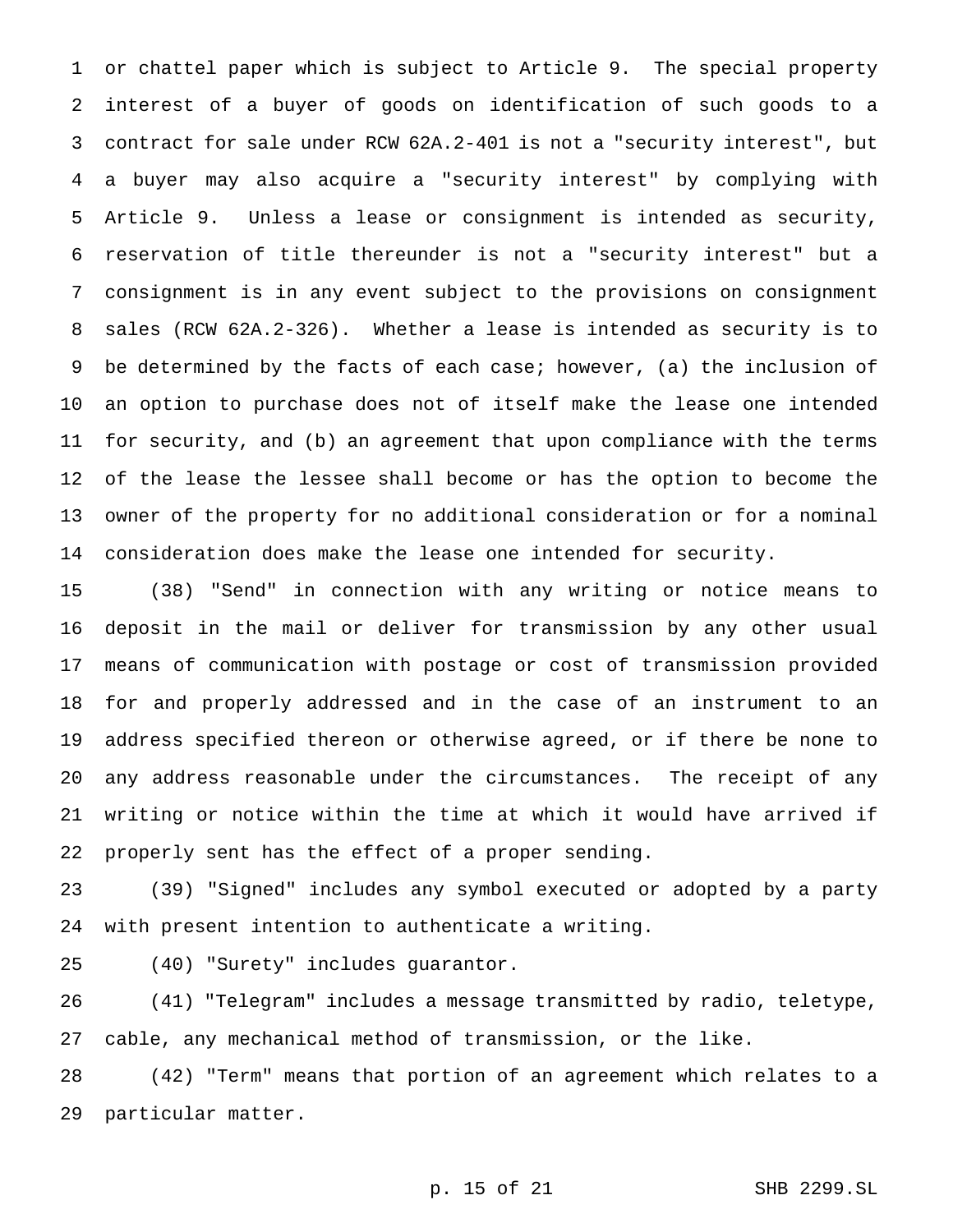(43) "Unauthorized" signature means one made without actual, implied or apparent authority and includes a forgery.

 (44) "Value". Except as otherwise provided with respect to negotiable instruments and bank collections (RCW 62A.3-303, RCW 62A.4- 208 and RCW 62A.4-209) a person gives "value" for rights if he acquires them

 (a) in return for a binding commitment to extend credit or for the extension of immediately available credit whether or not drawn upon and whether or not a charge-back is provided for in the event of difficulties in collection; or

 (b) as security for or in total or partial satisfaction of a preexisting claim; or

 (c) by accepting delivery pursuant to a pre-existing contract for purchase; or

 (d) generally, in return for any consideration sufficient to support a simple contract.

 (45) "Warehouse receipt" means a receipt issued by a person engaged in the business of storing goods for hire.

 (46) "Written" or "writing" includes printing, typewriting or any other intentional reduction to tangible form.

 **Sec. 15.** RCW 63.10.020 and 1983 c 158 s 2 are each amended to read as follows:

As used in this chapter, unless the context otherwise requires:

 (1) The term "consumer lease" means a contract of lease or bailment for the use of personal property by a natural person for a period of time exceeding four months, and for a total contractual obligation not exceeding twenty-five thousand dollars, primarily for personal, family, or household purposes, whether or not the lessee has the option to purchase or otherwise become the owner of the property at the SHB 2299.SL p. 16 of 21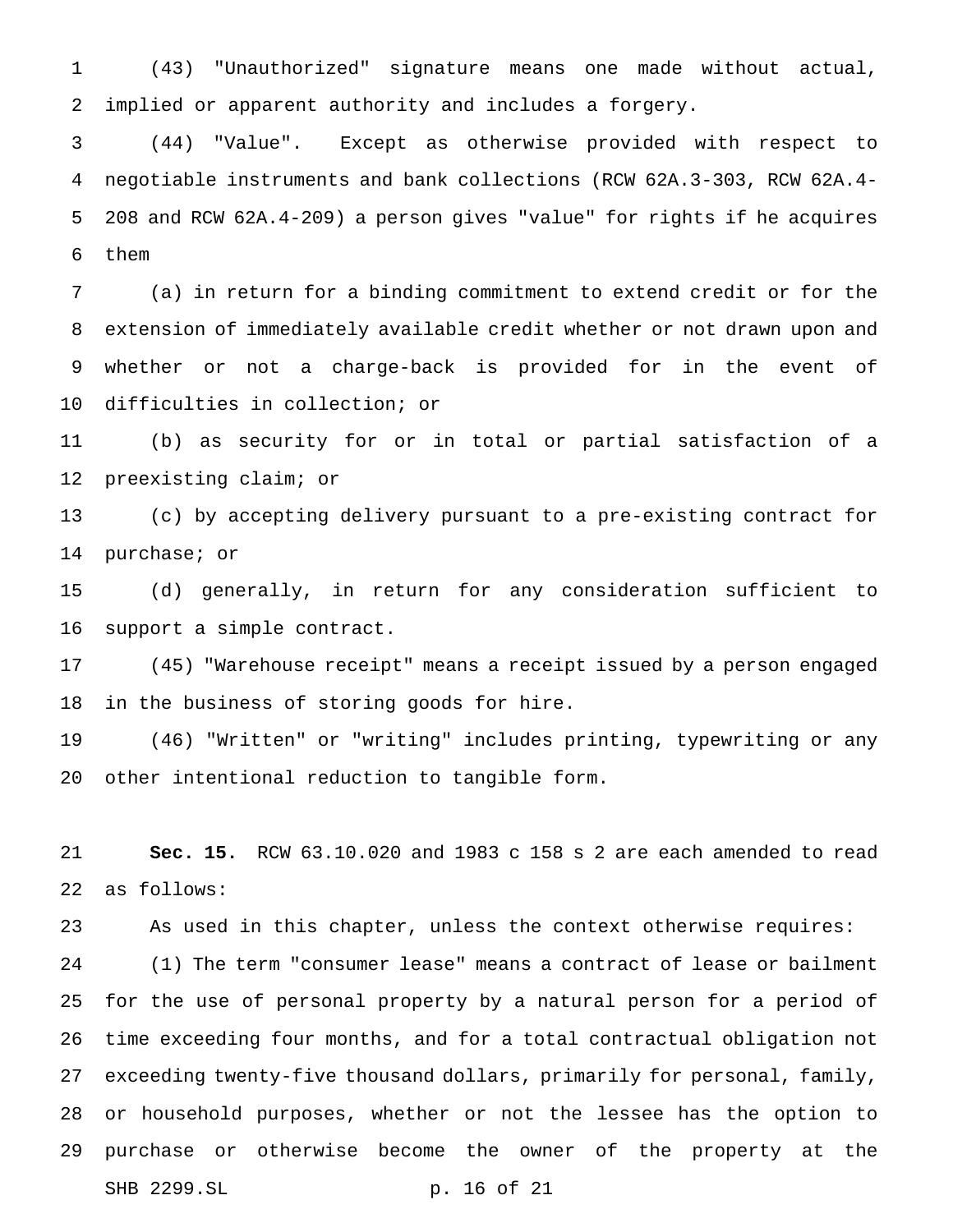expiration of the lease, except that such term shall not include any lease which meets the definition of a retail installment contract under 3 RCW 63.14.010 or the definition of a lease-purchase agreement under chapter 63.-- RCW (sections 1 through 12 of this act). The inclusion in a lease of a provision whereby the lessee's or lessor's liability, at the end of the lease period or upon an earlier termination, is based on the value of the leased property at that time, shall not be deemed to make the transaction other than a consumer lease. The term "consumer lease" does not include a lease for agricultural, business, or commercial purposes, or to a government or governmental agency or instrumentality, or to an organization.

 (2) The term "lessee" means a natural person who leases or is offered a consumer lease.

 (3) The term "lessor" means a person who is regularly engaged in leasing, offering to lease, or arranging to lease under a consumer lease.

 **Sec. 16.** RCW 63.14.010 and 1984 c 280 s 1 are each amended to read as follows:

In this chapter, unless the context otherwise requires:

 (1) "Goods" means all chattels personal when purchased primarily for personal, family, or household use and not for commercial or business use, but not including money or, except as provided in the next sentence, things in action. The term includes but is not limited to merchandise certificates or coupons, issued by a retail seller, to be used in their face amount in lieu of cash in exchange for goods or services sold by such a seller and goods which, at the time of sale or subsequently, are to be so affixed to real property as to become a part thereof, whether or not severable therefrom;

# p. 17 of 21 SHB 2299.SL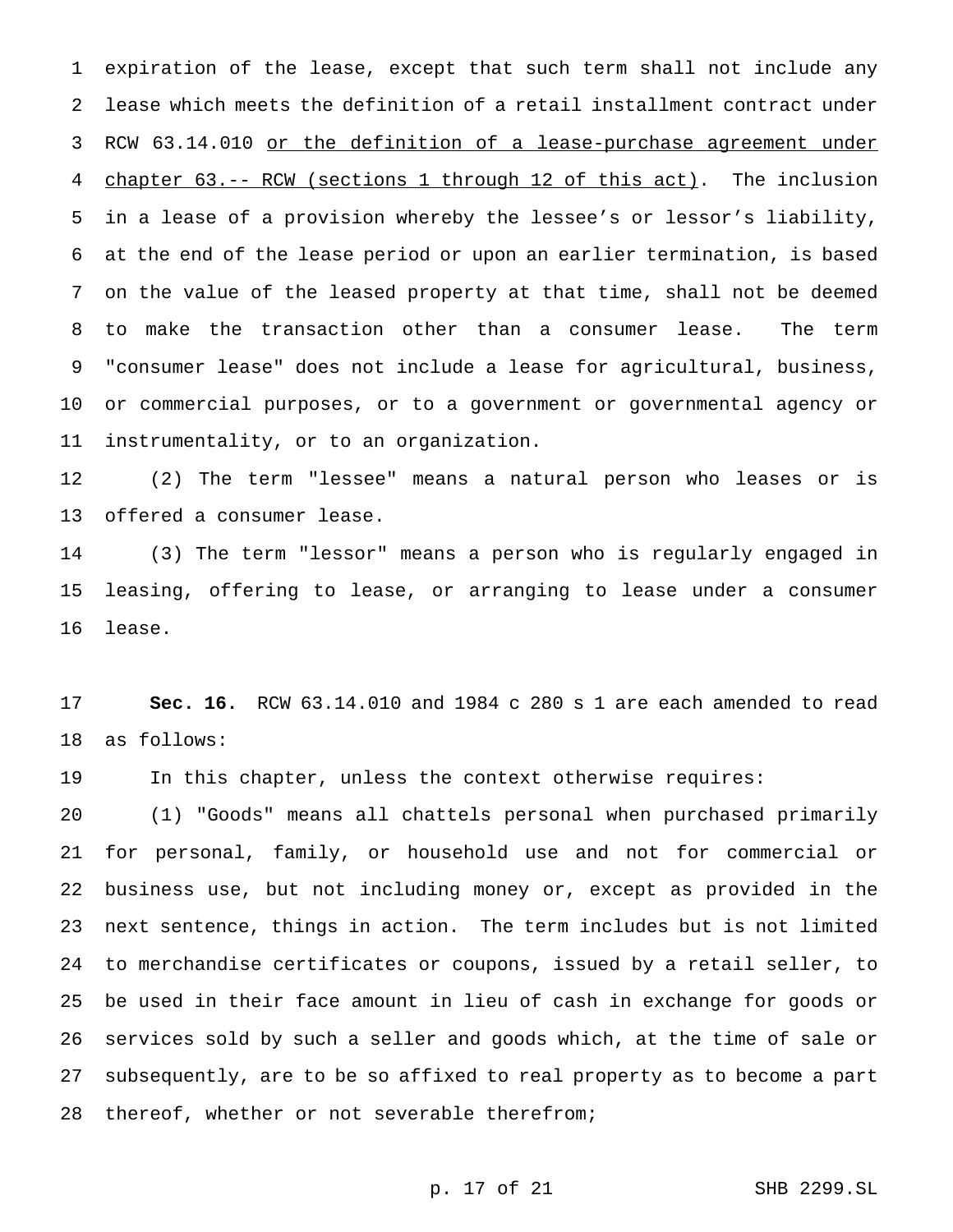(2) "Lender credit card" means a card or device under a lender credit card agreement pursuant to which the issuer gives to a cardholder residing in this state the privilege of obtaining credit from the issuer or other persons in purchasing or leasing property or services, obtaining loans, or otherwise, and the issuer of which is not: (a) Principally engaged in the business of selling goods; or (b) a financial institution;

 (3) "Lender credit card agreement" means an agreement entered into or performed in this state prescribing the terms of retail installment transactions pursuant to which the issuer may, with the buyer's consent, purchase or acquire one or more retail sellers' indebtedness of the buyer under a sales slip or memorandum evidencing the purchase, lease, loan, or otherwise to be paid in accordance with the agreement. The issuer of a lender credit card agreement shall not be principally engaged in the business of selling goods or be a financial institution;

 (4) "Financial institution" means any bank or trust company, mutual savings bank, credit union, or savings and loan association organized pursuant to the laws of any one of the United States of America or the United States of America, or the laws of a foreign country if also qualified to conduct business in any one of the United States of America or pursuant to the laws of the United States of America;

 (5) "Services" means work, labor, or services of any kind when purchased primarily for personal, family, or household use and not for commercial or business use whether or not furnished in connection with the delivery, installation, servicing, repair, or improvement of goods and includes repairs, alterations, or improvements upon or in connection with real property, but does not include services for which the price charged is required by law to be determined or approved by or to be filed, subject to approval or disapproval, with the United States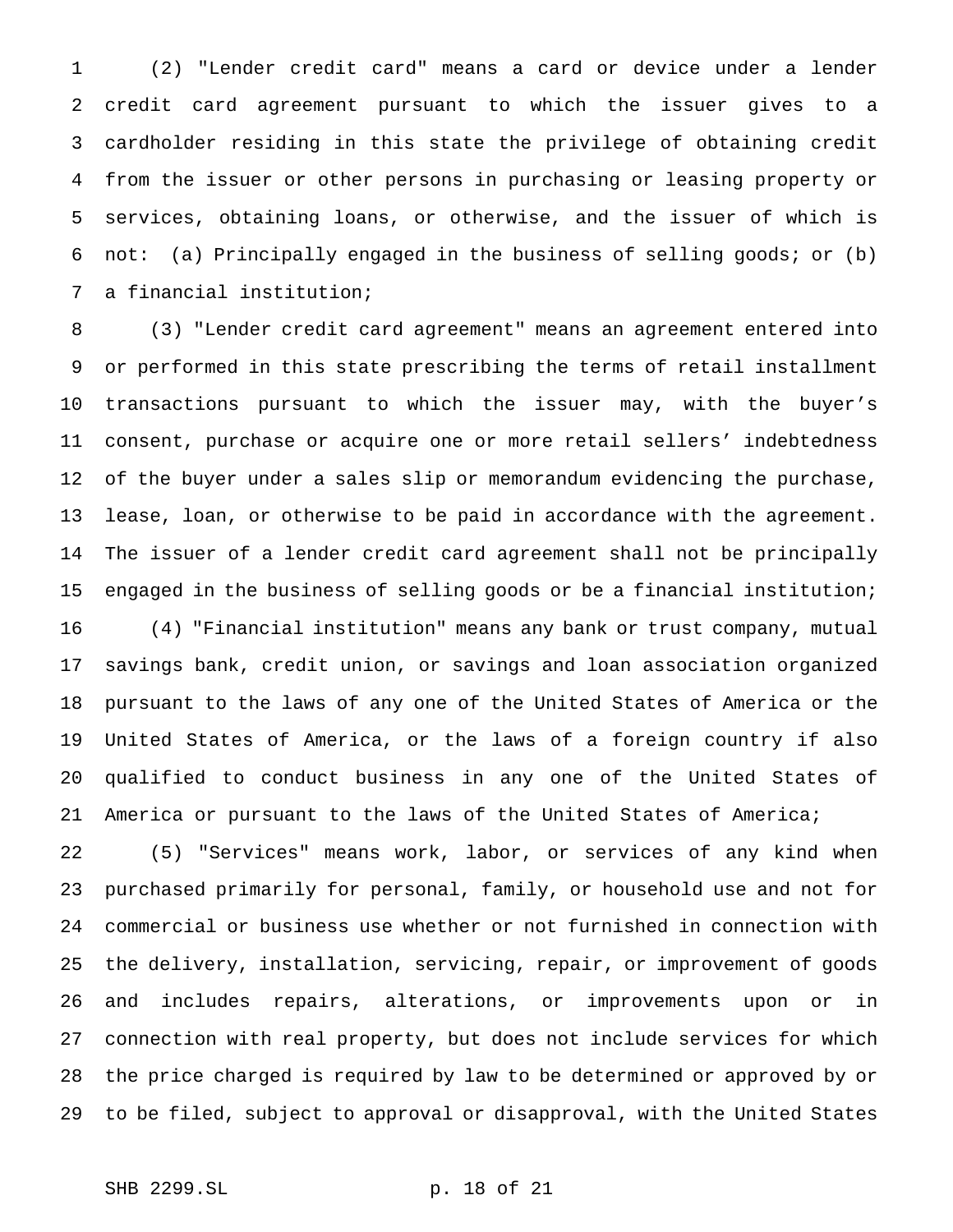or any state, or any department, division, agency, officer, or official 2 of either as in the case of transportation services;

 (6) "Retail buyer" or "buyer" means a person who buys or agrees to buy goods or obtain services or agrees to have services rendered or furnished, from a retail seller;

 (7) "Retail seller" or "seller" means a person engaged in the business of selling goods or services to retail buyers;

 (8) "Retail installment transaction" means any transaction in which a retail buyer purchases goods or services from a retail seller pursuant to a retail installment contract, a retail charge agreement, or a lender credit card agreement, as defined in this section, which provides for a service charge, as defined in this section, and under which the buyer agrees to pay the unpaid balance in one or more installments or which provides for no service charge and under which the buyer agrees to pay the unpaid balance in more than four installments;

 (9) "Retail installment contract" or "contract" means a contract, other than a retail charge agreement, a lender credit card agreement, or an instrument reflecting a sale made pursuant thereto, entered into or performed in this state for a retail installment transaction. The term "retail installment contract" may include a chattel mortgage, a conditional sale contract, and a contract in the form of a bailment or a lease if the bailee or lessee contracts to pay as compensation for their use a sum substantially equivalent to or in excess of the value of the goods sold and if it is agreed that the bailee or lessee is bound to become, or for no other or a merely nominal consideration, has the option of becoming the owner of the goods upon full compliance with the provisions of the bailment or lease. The term "retail installment contract" does not include: (a) A "consumer lease," heretofore or 30 hereafter entered into, as defined in RCW  $63.10.020$ ; (( $\Theta$ r)) (b) a lease

p. 19 of 21 SHB 2299.SL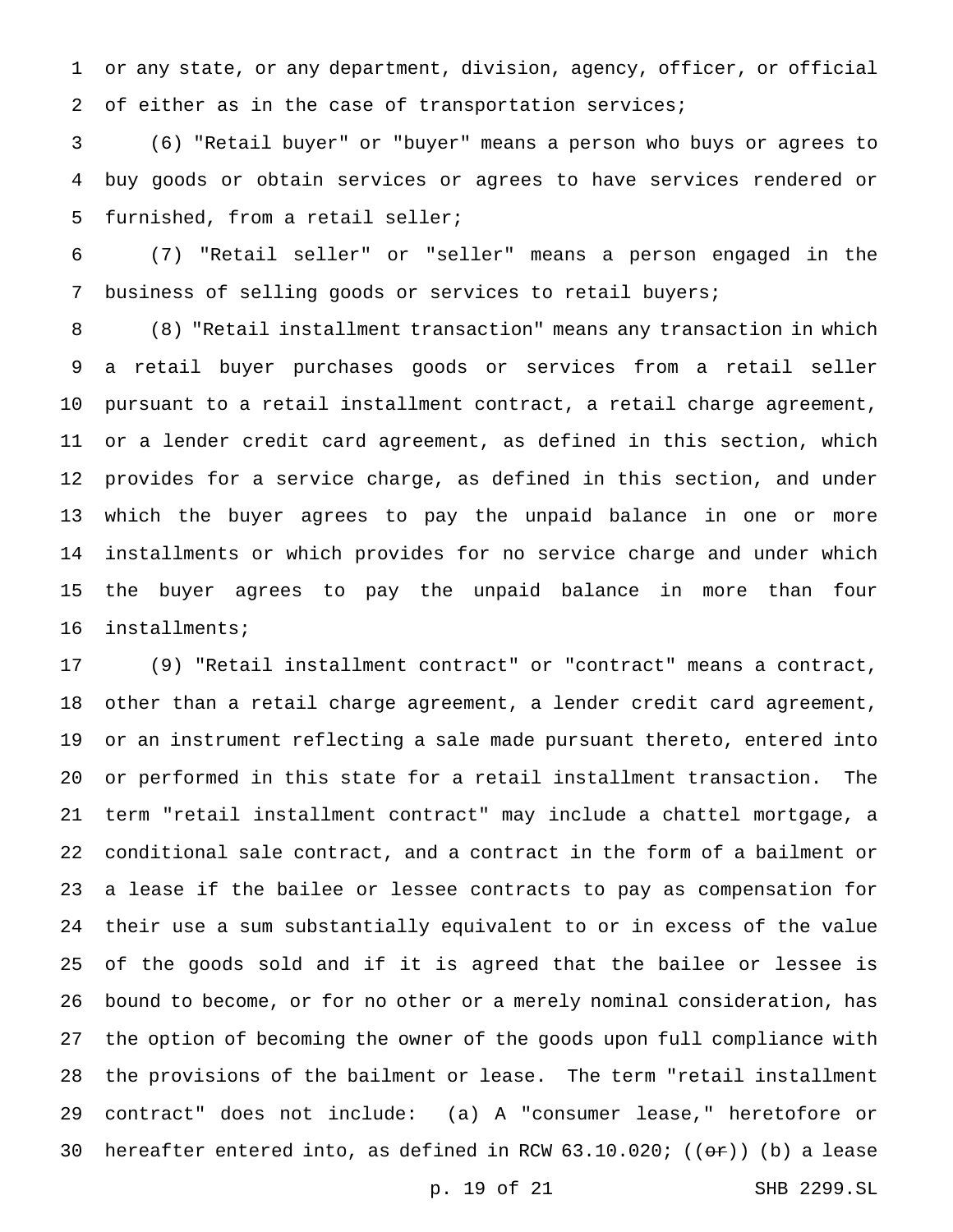which would constitute such "consumer lease" but for the fact that: (i) It was entered into before April 29, 1983; (ii) the lessee was not a natural person; (iii) the lease was not primarily for personal, family, or household purposes; or (iv) the total contractual 5 obligations exceeded twenty-five thousand dollars; or (c) a lease- purchase agreement under chapter 63.-- RCW (sections 1 through 12 of 7 this act);

 (10) "Retail charge agreement," "revolving charge agreement," or "charge agreement" means an agreement entered into or performed in this state prescribing the terms of retail installment transactions which may be made thereunder from time to time and under the terms of which a service charge, as defined in this section, is to be computed in relation to the buyer's unpaid balance from time to time;

 (11) "Service charge" however denominated or expressed, means the amount which is paid or payable for the privilege of purchasing goods or services to be paid for by the buyer in installments over a period of time. It does not include the amount, if any, charged for insurance premiums, delinquency charges, attorneys' fees, court costs, or official fees;

 (12) "Sale price" means the price for which the seller would have sold or furnished to the buyer, and the buyer would have bought or obtained from the seller, the goods or services which are the subject matter of a retail installment transaction. The sale price may include any taxes, registration and license fees, and charges for transferring vehicle titles, delivery, installation, servicing, repairs, 26 alterations, or improvements;

 (13) "Official fees" means the amount of the fees prescribed by law for filing, recording, or otherwise perfecting, and releasing or satisfying, a retained title, lien, or other security interest created by a retail installment transaction;

SHB 2299.SL p. 20 of 21